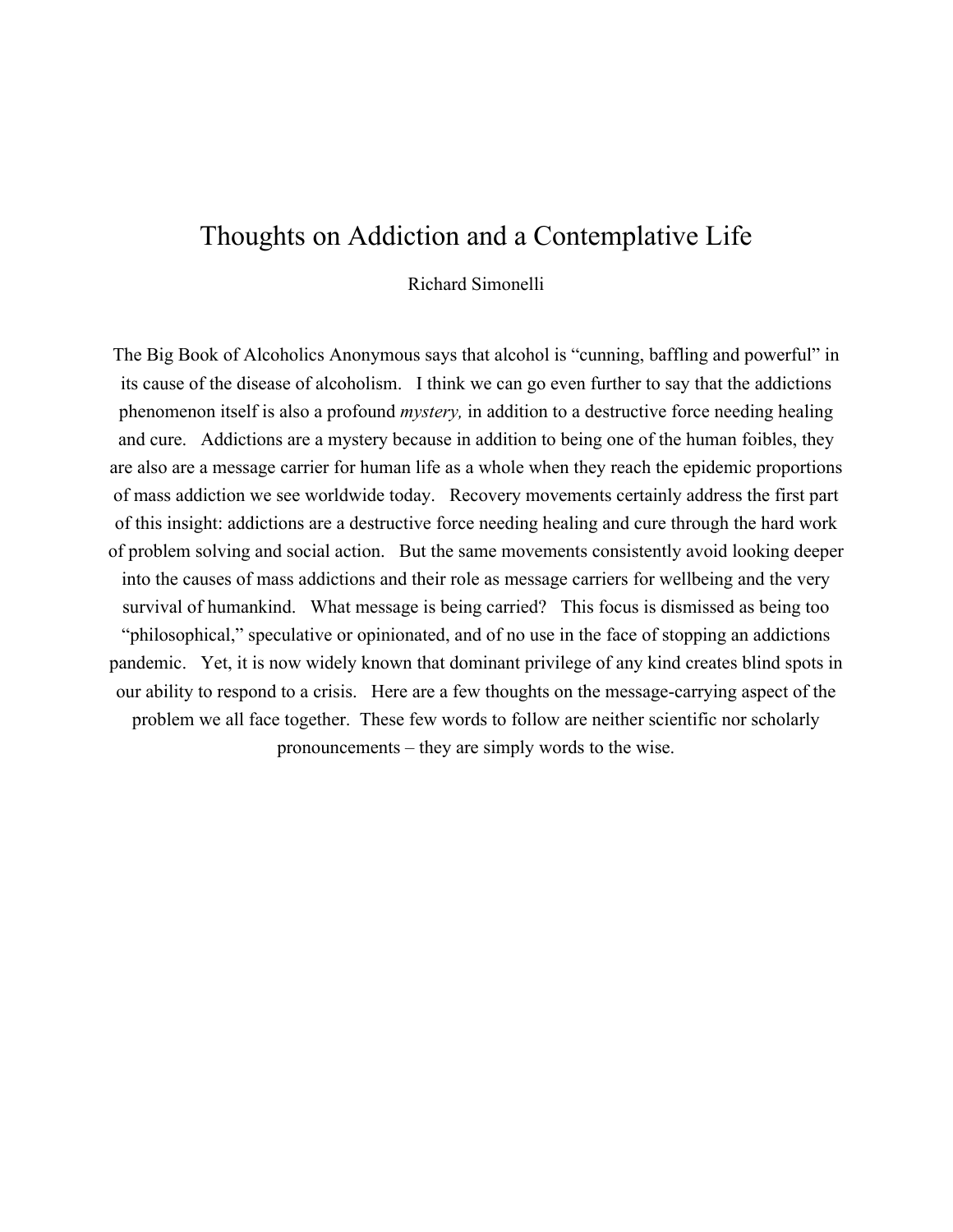## Thoughts on Addiction and a Contemplative Life

May I share some thoughts about *connection* being an opposite or antidote to addiction? Or maybe say it this way: individuals realizing their real connectedness or interconnectedness in life may help heal mass addiction.

The lack of connectedness can also be called separation. So connection and separation are really two different values or principles for individuals or whole societies. And I think it is true that pervasive separation as a value in a society or culture will result in many different unhealthy and dysfunctional mass behaviors, especially addiction or an addictions epidemic.

Using different language, separation may also be called duality or dualism. Dualism is a belief in the principle of a binary split going through reality as a defacto truth and value. On the other hand, the value or reality of interconnectedness is that of the whole, of unity, or union. Individuals can feel the reality of oneness even if an apparent split seems to be a "common sense" take on reality.

Indigenous cultures worldwide, as well as traditional Eastern societies, value and live through wholeness and unity rather than through duality and separation as the fundamental reality. But Western Civilization and Euro-centric cultures have always held a belief in intrinsic separation or split in how reality functions and is understood. In fact, the West believes in duality or separation as a fundamental mark of existence. In my opinion, this is the deepest source or cause of our addictions epidemic.

I think we can "get away with" a dualistic worldview, such as the West values and is rooted in, only until globalization pushes people, places and things into the intimate contact we have now. Then, I think the fundamental inaccuracy of dualism and separation – turning away from oneness and wholeness – begins to sicken societies. Mass addiction is one of the ways culture expresses unbalanced dualism, and sickens.

But the main point is that the Western Way, which is so prevalent now through the computer, globalization, selfish capitalism and numerous other Western institutions, causes the addictions epidemic. This is so because of its belief in a worldview of dualism or fundamental separation. In other words, "the system is giving back exactly what it was designed to give" – a painful outcome arising from a separative worldview. A dualistic worldview is fundamentally inaccurate and misleading. Reality reflects that back in the form of addictions epidemics and the chronic disease epidemics as we see on planet earth now.

Focusing on *connection* as an antidote to addiction is a way of healing. But first, why is disconnection so prevalent now? Because on the whole, humans have abandoned contemplation and contemplative lives.

Nondual contemplation, or living a holistic contemplative life, addresses the deep roots of our addictions epidemic. It is a deeper and simpler approach to wellbeing than the endless activity of a healing process because a person finds the fundamental, cosmic and sacred Connection, or nonduality, inside oneself. Such a life can certainly be lived in community. Yet for some of us, at least, the first fundamental discovery of authentic connectedness, and any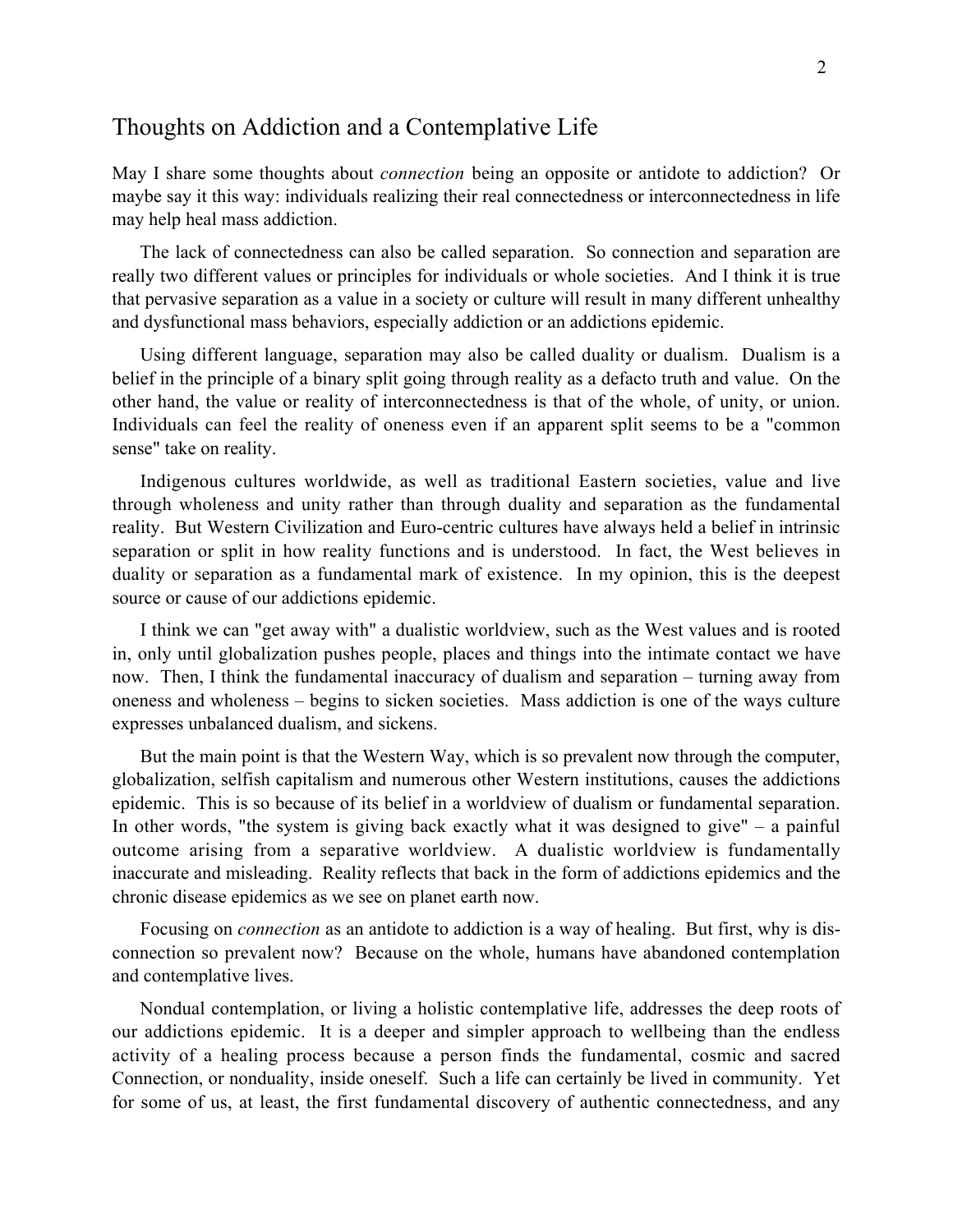needed renewal, is found within oneself and apart from community. Then it is integrated back into ordinary community. This is a discovery, renewal and integration process that builds community. Without such direct discovery, people try to mimic that which quenches the thirst of dualism and separation by using all sorts of group process and hyper activity, including the computer social networks as well as regular use of alcohol and other legalized drugs.

A sensitive, aware, and loving life  $-$  a contemplative life  $-$  may go by different names in different societies or cultures. Here is one example. For some of the indigenous people of North America it is called *walking the Red Road.* This denotes a balance between physical, emotional, mental and spiritual aspects of life. Since the indigenous worldview is a holistic understanding of the world, an *Indigenous science* offers a balanced approach to knowledge. A balanced system of knowledge is less likely to bring chaos to its parent society because it places knowledge in service to the community. Western culture and Western science by contrast tend to place knowledge on a very high, disconnected pedestal where it often fails to serve the community.

The addictions epidemic is one result of a loss of core spirituality as well as a loss of authentic meaning and love in our lives. Spread throughout society worldwide, it arises from the anti-contemplative way of life we've all created together. It arises from materialism, consumerism, and the dominance of Western science and technology everywhere. I think the way of healing, the way back, is to learn to live as whole people in whole cultures. What is a loving, contemplative life? Discovering, and living what such a life might be for individuals and communities alike is a primary way of healing the addictions epidemic. Beyond healing addictions, it is our way forward in sustainability and survival.

Richard Simonelli, 4-15-16